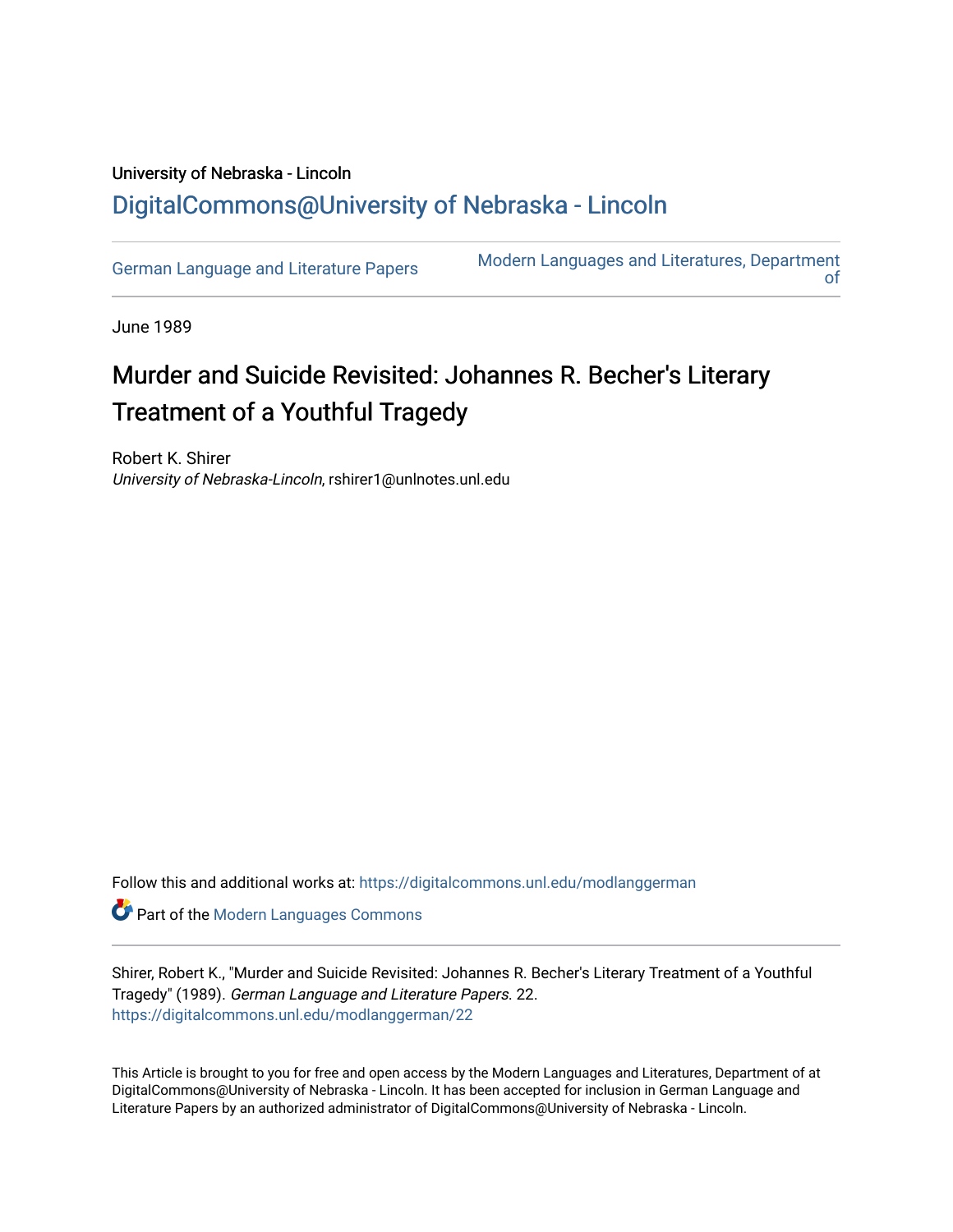### **Murder and Suicide Revisited: Becher's Literary Treatment of a Youthful Tragedy**

ROBERT K. SHIRER University of Nebraska-Lincoln

The final poem of Die Gnade eines Frühlings, Johannes R. Becher's first book of verse, is entitled "Darstellung." The poet displays himself in front of "das Volk," who will judge him:

Er bebt. Sol1 seine Scham entschleiern . . .

"Alle meine Schamgebundenheiten Wollen überwunden an mir niedergleiten!"-

Da ward es Licht!'

The poet, by putting himself and his shame on exhibit-by the public confession of publishing his work-is bathed in a cleansing light and can overcome his guilt.

Forty years later, Becher reflected in his diary upon his youthful attraction to the confessional elements of Catholicism. He recalls his fascination with the Virgin Mary and quotes the portion of the "Hail Mary" which begs for intercession on the part of poor sinners: "Pray for us now and in the hour of our death" ( $GW$  XII: 213). His attraction to the acknowledgment of sin and to the necessity to confess should come as no surprise to those familiar with the autobiographical and often frankly confessional nature of much of Becher's work.

One single traumatic event in Becher's life begged more than any other for confession. It is an incident which stands between the adolescent, would-be poet Hans Becher and the concrete beginnings of Johannes R. Becher's career as a writer: his suicide pact with Fanny Fuss on Easter Sunday, 1910. Becher's need to come to terms with this horrible affair, in which he killed Fanny and nearly succeeded in killing himself, shapes all of Becher's earliest work. And for the remainder of his life and career he returns regularly to Fanny's death, alluding to it, portraying it, and reinterpreting it according to his current needs. To be sure, it is only one

Monatshefte, Vol. 81, No. 2, 1989 *1* **75 0026-927 1/89/0002/0175 \$01.50/0**  O **1989 by The Board of Regents of The University of Wisconsin System**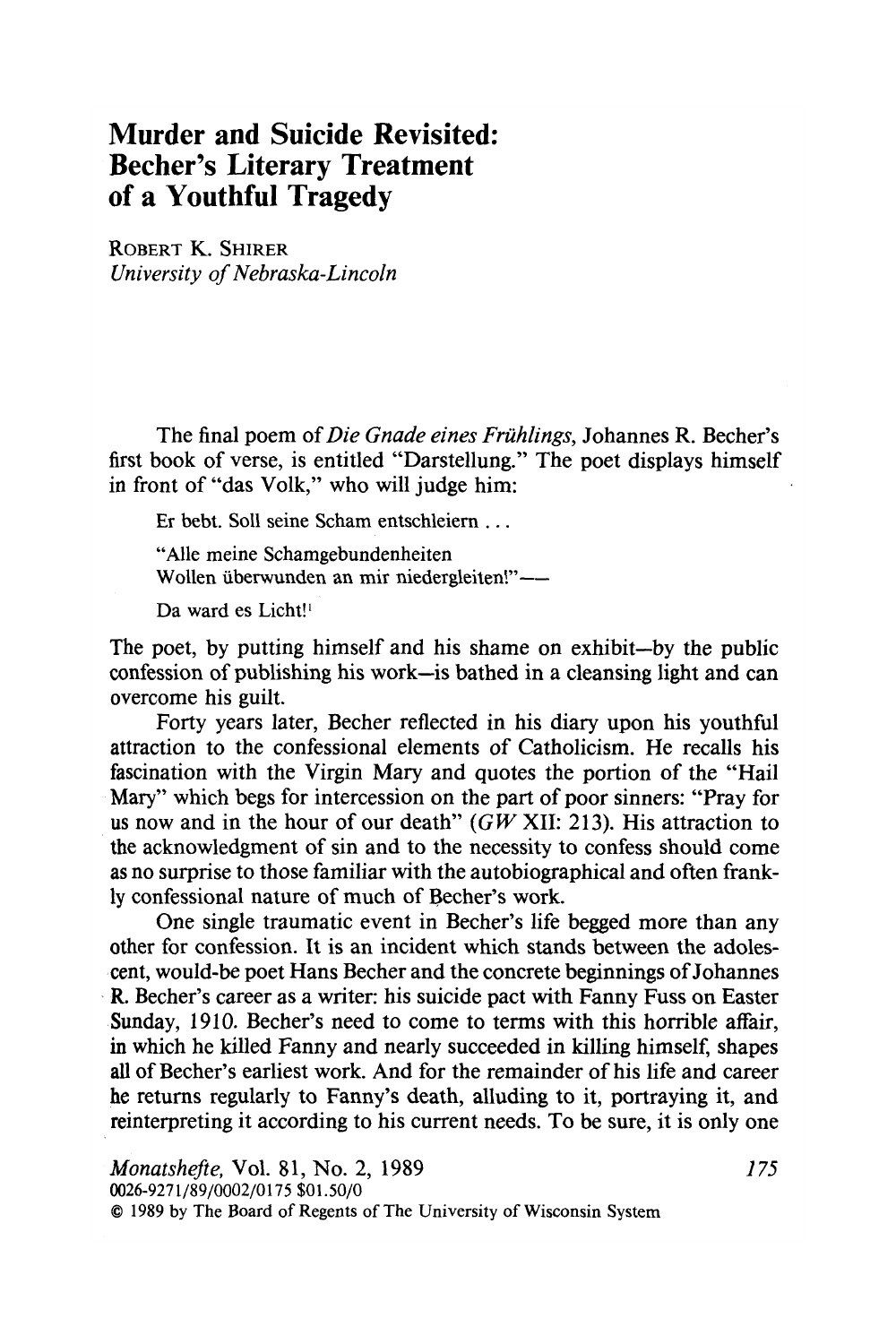of many autobiographical episodes of a confessional nature that recur frequently in Becher's work-the theft of money from his grandmother, the suicide of his brother, and many examples of his difficult relationship with his father, complete with murderous fantasies, all come to mind. But the nearly successful suicide pact provides at the same time both the most extreme episode and the one which allows us best to observe the literary uses to which Becher put his poetic confessions.

Although the Fanny Fuss affair is by no means a well-kept secret, critics of Becher's work-especially in the East-have tended to mention it in passing, rarely assigning it the significance it should be given.2 One reason for its relative neglect-apart from the fact that it does not fit very well into the Becher hagiography-may be that until recently only a few details about the actual suicide pact were well established. Now, after the publication by Rolf Selbmann of documents about the episode found in the possession of Becher's school, the famous Wilhelmsgymnasium of Munich, it is possible to compare the actual event with Becher's later literary treatments of it.<sup>3</sup> One can look at the changes over time in Becher's literary confessions about the pact, and interpret how the portrayal of this extraordinary personal experience served the poet at different stages of his artistic and ideological development.

This study will examine works from four different periods in Becher's career: works written in the first few years after Fanny's death, especially the youthful novel *Erde*; the poem "Mädchen" from Becher's Expressionist period; the poem "Abschiednehmen," which stems from Becher's proletarian-revolutionary phase during the Weimar Republic; and an episode of the novel *Abschied*, which he wrote during his exile in the Soviet Union.<sup>4</sup> First, however, I shall describe the attempted suicide pact as it emerges from the newly available documents.

The academic year of 1909/1910 was a difficult one for Hans Becher. In his final year, with the *Abitur* and a projected military career before him, Becher found himself in constant conflict with his family and at school. His consuming passion was poetry, which he read voraciously, especially Holderlin and Richard Dehmel. Although his father had forbidden him to waste his time writing, he had been churning out his own verse for several years. By April of 1910, he had produced nearly 500 poems, plays, and stories, and had visions of himself as an unrecognized genius like Kleist. The previous year, he had begun a correspondence with Dehmel, who, although he found promise in Becher's youthful efforts, had counseled patience and suggested Becher find someone his own age with whom he could share his enthusiasm for poetry. Since his schoolmates were indifferent or hostile to his poetic efforts, Becher turned to a young woman he had encountered in January 1910, Franziska (Fanny) Fuss, who ran a cigarette store near the Kosttor in Munich. In his rela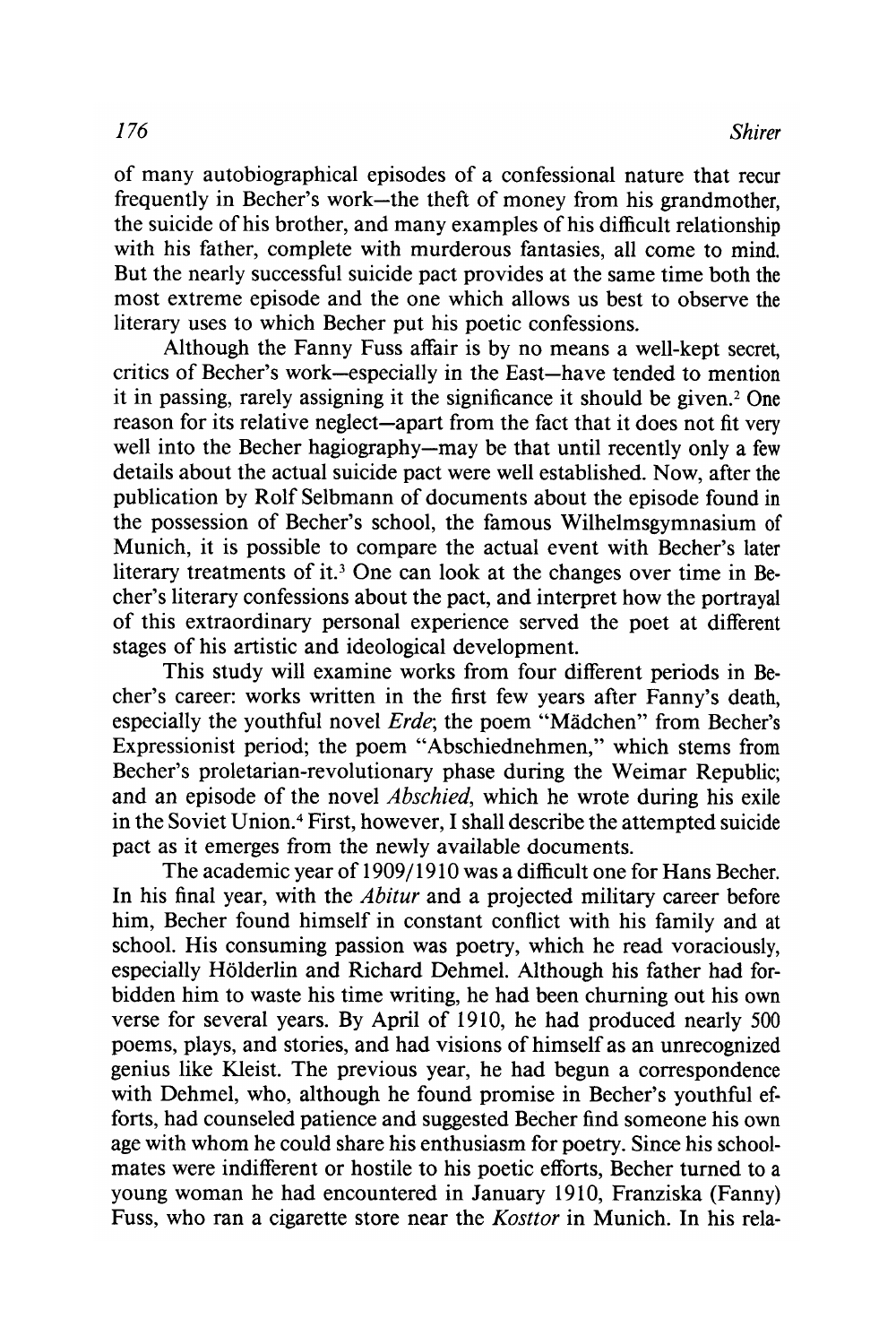tionship with her, he found an escape from the lack of understanding that he felt surrounded him. In February of 1910, he wrote on the manuscript of one of his poems: "In Schwermut hingeschrieben. Mit allen Verhaltnissen iiberhaufen konnte meine kranke Seele bei der gesunden Welt keinen Trost finden. Ich suchte ihn bei einer Kranken und habe ihn auch gefunden" (Selbmann, JbdDSG, p. 528).

The woman with whom he found this consolation, Fanny Fuss, was seven years older than Becher and probably had been a prostitute. **At** the time Becher became involved with her, she was engaged to an engineer for the local electrical works who had set her up in the store in order to provide her a respectable living. Unhappy with her engineer and unwellshe was tubercular-Fanny showed great enthusiasm for the young, naively romantic youth who turned all of his poetic attention to their passion. They could not keep their relationship a secret from her fiance, who first threatened to expose Becher and then to shoot him. Becher tried to break off the relationship-on the 14th of April, 1910, he wrote her a farewell letter-but he could not. It is not clear when they made the decision to kill themselves, but their preparations were thorough. They obtained a pistol, probably with Fanny's money; on April 16 Becher rented a room and, again using Fanny's money, paid a month's rent in advance.

Becher's decision to take his own life appears to have been, at least partially, the product of an adolescent literary fantasy. In his several suicide notes, he portrayed himself both as hero and poet. He believed that the noble sacrifice of his own life would rescue an unhappy woman. As he wrote to his parents: "Ihr diirft nicht traurig sein. Durch meinen Tod rette ich ein Madchen von einem unsittlichen Biindnis. Es ist der einzige Weg. Ich bin ihn gegangen" (Selbmann, JbdDSG, p. 529).

At the same time, Becher wanted to be sure that he would be remembered as a poet. One of his suicide notes was to a newspaper, the Münchner Neueste Nachrichten. In it, he echoed the message to his parents, but also included a letter the Munich poet Karl Henckell had written him, in which Henckell had called him "ein Dichter." In a suicide note to Henckell, he said he had lived and died as a poet, asked him to say a few words at his grave, and expressed his desire to have his head wound with a garland of flowers (Selbmann, *JbdDSG*, p. 525f.).

Becher and Fanny spent the night of April 16 together in the room Becher had rented. Significantly, given the overtly sexual nature of many of Beclier's literary versions of the event, subsequent medical examination indicated that they had not had sexual intercourse, although it seems certain that they previously had been lovers. About **8:30** the next morning, Becher shot Fanny in the chest and turned the gun on himself. He tried to shoot himself through the heart, but succeeded only in wounding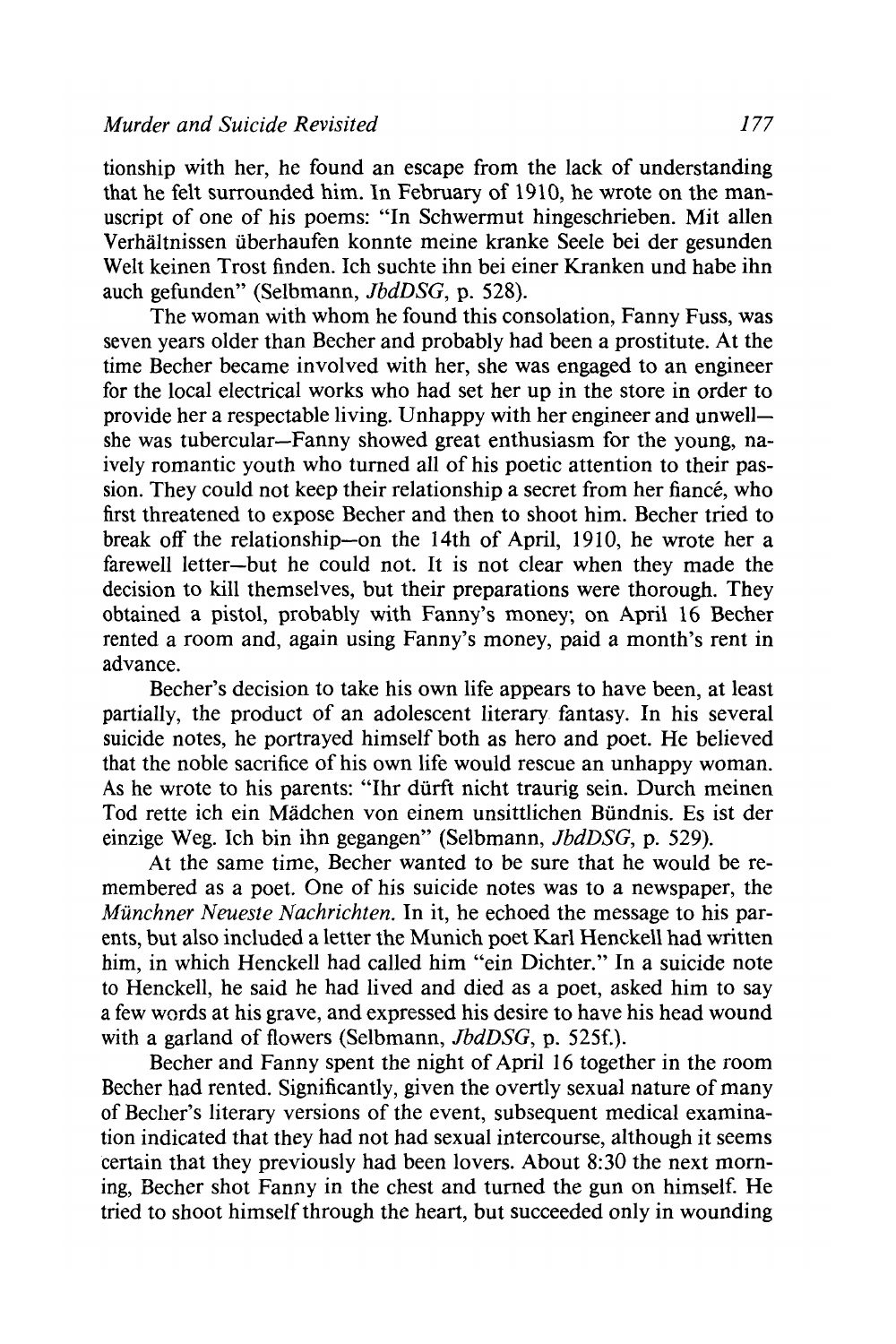himself severely. The shots were heard by other tenants of the house, who broke into the room and called for help. Both Fanny and Becher were alive when they reached the hospital. Fanny Fuss died during the night, and Becher, after three months in the hospital and subsequent psychiatric care, survived.

Becher was not prosecuted for Fanny's death; under paragraph 51 of the criminal code, he was held not to have been of sound mind and was thus not held accountable for his actions.

Becher's poetic production was barely interrupted, but was, understandably, profoundly affected by his experiences. Significantly, his first publication was a hymn entitled "Der Ringende: Kleist-Hymne." It was originally part of the manuscript of *Die Gnade eines Frühlings*, but was published separately in November, 19 1 1 to commemorate the 100th anniversary of Kleist's suicide. Kleist is evoked as a godlike, inspirational force. The young poet sees himself at the side of the dying Kleist: "Traummatt schob ich meine Hand unter sein Haupt und wachte." He then unites his own soul with that of the fallen poet: "Deine Seele, schlummernde Seele / War wie das Meer: oh du meine Seele, oh du deine Seele!"  $(GW I:12)$ . Having himself survived, he clearly feels he must carry on Kleist's "struggle."

For the next several years, his poems and prose reflect his need to interpret, to come to terms with the horrible reality of Fanny's death and his own survival. For no matter how he interpreted his deed, either his sense of guilt or his anger with Fanny for being the source of that guilt express themselves in almost every mention of her.

In 1914, Becher published a fragment from a planned novel Wir Gespenster, probably written in 1912 or 1913. A passage from it serves to illustrate the power of that guilt and anger which haunted him in the direct aftermath of the pact:

Meine erste Frau mußte ich erschießen, um frei von ihr zu kommen. Aber irgendwie blieb sie doch haften; in manchen Traumen und beim Anblick gewisser Gesichter oder Gegenstande; in gewissen Worten. Das rechnet sich als die wichtigste Tat meines jetzigen Lebens.

The narrator, beset by guilt, has no defence against the beatified, martyred vision of his victim:

Von da ab fühlte und handelte ich abseits . . . Dann-verschütte ich Wasser, zerbreche ich Glaser, beschmutze meinen Anzug, trete in den StraBenkot oder spucke zu kurz, mich selbst an-: das ist es, diese Kugel in der Brust, dieser geradezu fanatisch gewordene Selbstvernichtungstrieb . . . Dieser Frau gegenüber bin ich wehrlos. Grenzenlos schuldig ihr gegenüber fühle ich mich, das hindert mich. Ich finde keinen Ausweg . . . Sie angreifen?! Wie sie beschutzt ist! Gleichsam von dem Streif einer uberirdischen Krone ihr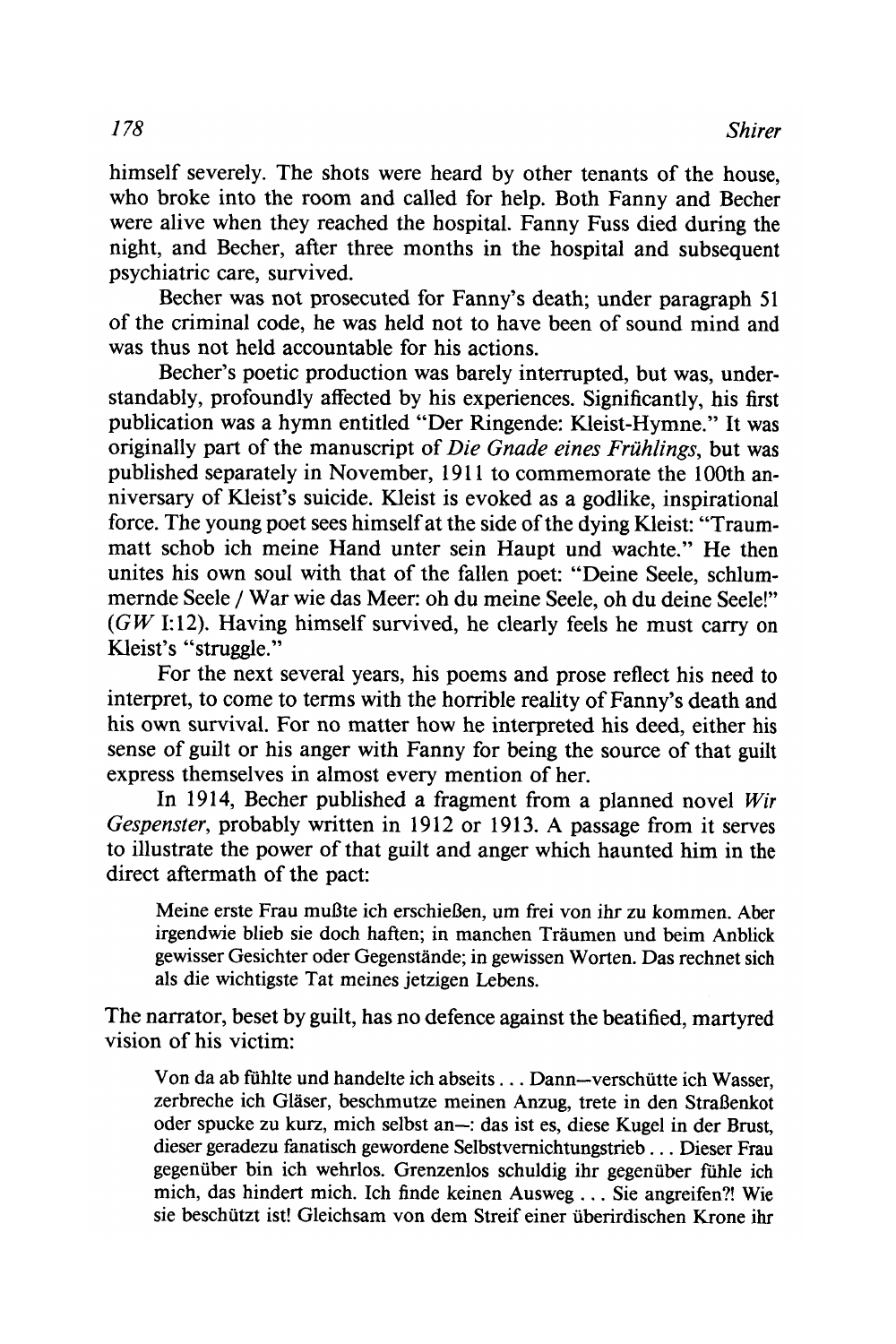Haupt umschlungen, leuchtet ihr kurzgeschnittenes Gelbhaar; blaß und zerrissen ist ihr Gesicht, voller Narben, Striemen und Falten; zerstochen ihr Körper, zerschlagen . . . *An ihr müßte ich zum gemeinen Mörder werden. (GW* IX:165-166)

In the works we will look at closely, there are distinctly different portrayals of the suicide pact. In the earliest example, *Erde,* the poet is still in the throes of his anger and guilt, and he tries hard to justify the event in quasi-religious, mystical terms. In subsequent works, as Becher grew away from the event in both time and maturity, the portrayal of the suicide pact becomes less clearly an exercise in self-justification and denial of guilt. In the 1914 poem "Madchen," Becher introduces a social element. He narrates the event fairly accurately, emphasizing the solidarity of the victims with all outsiders who defy social conventions. In "Abschiednehmen," first published in 1929, Becher uses the suicide pact to illustrate the futility and decadence of resisting bourgeois society without proletarian class consciousness. And, finally, from his Soviet exile, in Becher's socialist Bildungsroman titled Abschied, the suicide pact becomes a plan, fantasized but not carried out, which serves as a sign for how desperate the protagonist's need to change has become.

*Erde* has been, somewhat understandably, virtually ignored in the literature about Becher.<sup>5</sup> Prose was never Becher's metier, and this very immature effort contains some particularly embarrassing writing. Nevertheless, because it is steeped in what Becher later called the "Todestrunkenheit meiner Jugend" ( $GW$  XII:219), it serves us well here. *Erde* tells the story of the young artist Rolf Rainer, his life, loves, and, ultimately, his death in the aftermath of a suicide pact with a woman named Ev. In this novel, Becher does not include the more prosaic elements of his experience with Fanny. This is not the suicide pact of a schoolboy and a former prostitute. Instead, we see an artist reaching for the most extreme experience available. He sees martyrdom and ecstasy-both sexual and aesthetic-in death and trumpets his vision like a prophet. He portrays his victim with great ambivalence, combining violent and sadistic sexual imagery with a virtual apotheosis of the dead lover, in some instances to the point of identifying her with the Virgin Mary.

Explaining his desire to die, Rolf Rainer spells out his vision of transcendence, sex, and death:

"Wir wollen sterben. Wir wissen von der Welt . . . Was fehlt uns? Einzig das Ziel: nach der grenzenlosesten Durchkostung unseres Geschlechts die blutige Umarmung des Todes in letzter briinstiger Ekstase. Dies blieb uns. Dies allein von allem. Von allem nur noch der Tod. Der Tod . . . Er ist mein letztes Problem, das ich nun restlos in mir gestalten will. Er ist der vollste Inbegriff meiner Kunst, meiner Religion. Er, der Endzustand alles Gegensatzlichen, ist der Urquell der Kunst, ist die Kunst. Denn wie ich es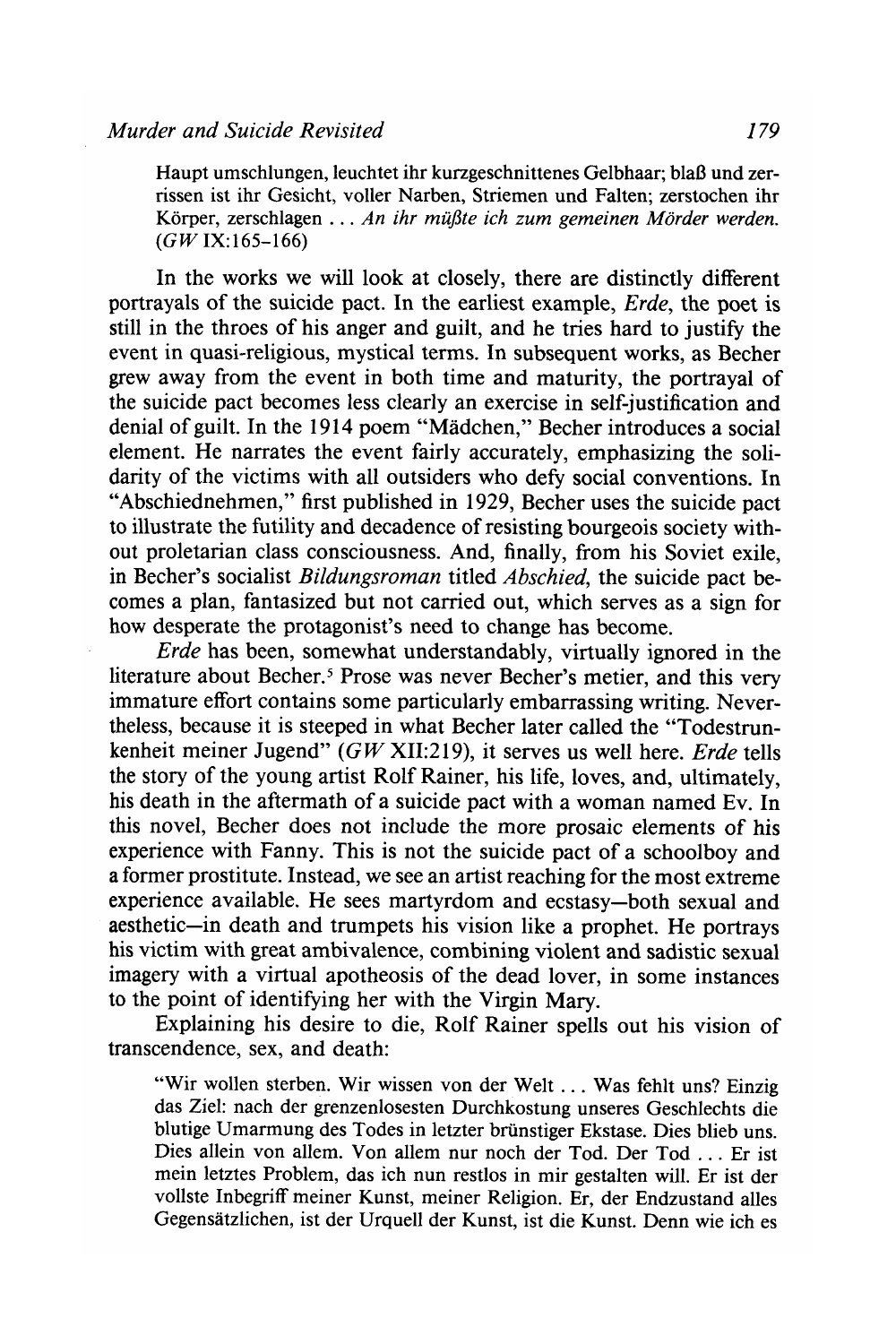verstehe, ist die Kunst der denkbar grol3te Gegensatz zum **Leben."** (GW  $IX:92f.$ 

One of the novel's most striking features is the sadistic tone of Rolf Rainer's sexual encounters with his lovers. An example to serve for many others would be a scene with a lover, Constance. When he enters her, he tells her that his phallus is a dagger with which he will stab her in the heart, and he describes at some length how she will weaken and die (GW  $IX:52$ ).

**At** one point in the text, Rolf Rainer uses the image of "die spndelnde Quelle der Qual"  $(GWIX:93)$  for the woman's sex. This hostility toward women is doubtless a direct consequence of Becher's feelings of anger and guilt toward Fanny. That Becher was profoundly disturbed in his feelings about women can be seen from a letter he wrote to his friend and publisher Bachmair on April 4, 1912:

Zur Zeit bin ich von einer eigenartigen Krankheit befallen: sobald ich an eine Berührung mit einem weiblichen Körper denke, überkommt mich ein solcher Ekel, dal3 ich mich oft direkt ubergebe. Meine Leute **merken** bis jetzt davon noch nichts. Ich sehne mich nach einem geschlechtslosen **Zu**stand.<sup>6</sup>

The actual description of the suicide pact bears only superficial resemblance to Becher's own experience. Rolf and Ev return to town from a mountain retreat where he had been working, in order to fulfill their vision-more properly his vision-of dying together at the height of their sexual pleasure. The night prior to the deed combines violent sex and Rolf Rainer's lengthy incantations-kneeling above his exhausted loverof a poem in which the Virgin Mary is part of a mystical and transcendent sexual experience.

When the time comes to die, it is "in Gottes Namen" that Rolf does "das Unerbittliche, hohnisch und kalt." And his victim murmurs, as he pulls the trigger, "ich liebe dich." Whereupon Rolf turns "die bleierne Notwendigkeit" on himself ( $GW$  IX:102). The two lovers lay wounded, but conscious for a long time, struggling with doubt and the fear of death. Rolf Rainer sees Ev's eyes break; he survives for a time, only to die a few weeks later.

In *Erde,* Becher clearly needs to justify his terrible deed by turning the experience into a poetic apotheosis. The final passages of the book describe Rolf Rainer as Christ-like figure, "der die Dornenkrone des Heilands trug in den Stürmen seines Bluts" (GW IX:108). Unwilling or unable to portray the actual event, Becher does manage, using cruel sexual imagery, to express the anger he must have felt towards Fanny as the source of his guilt.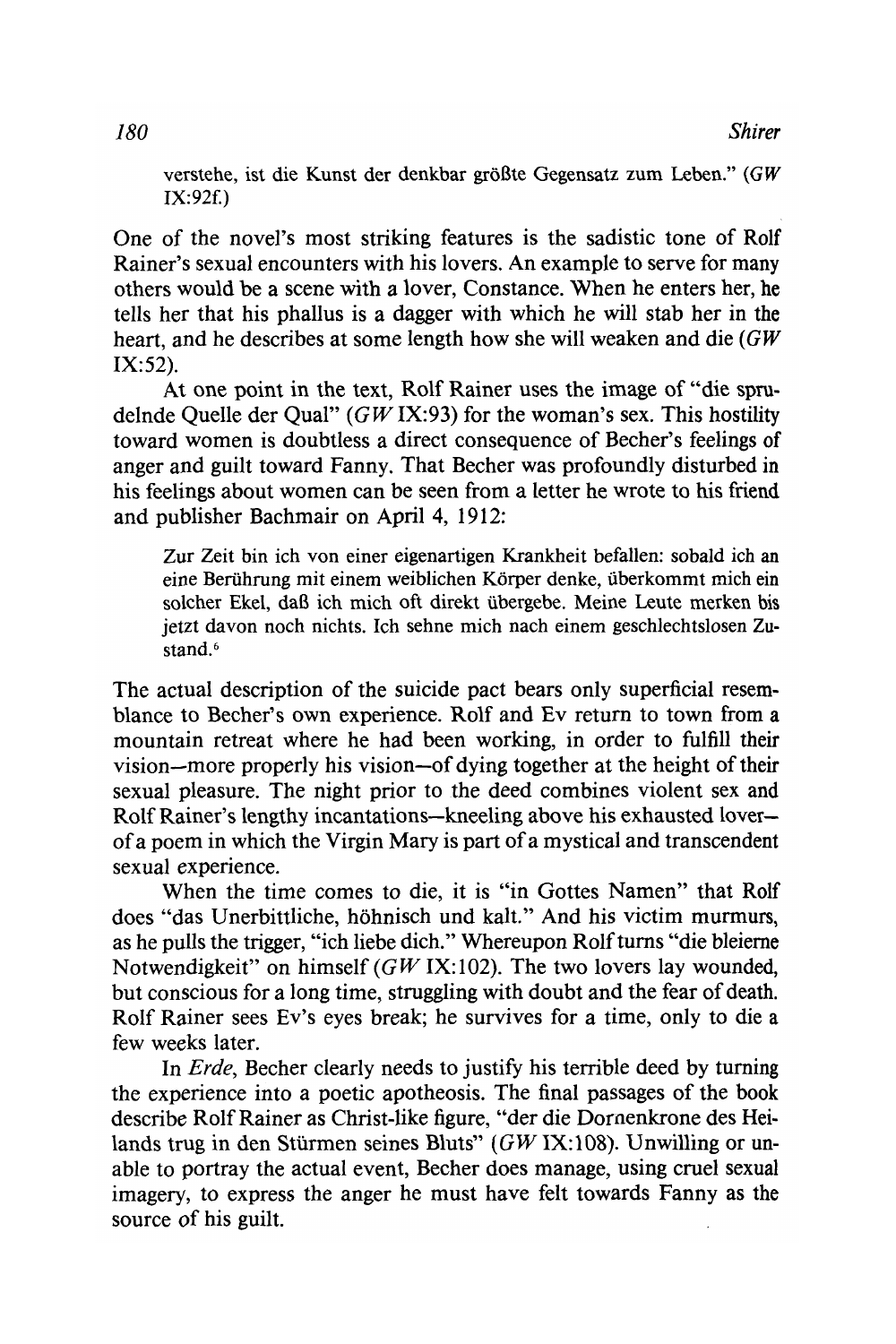#### *Murder and Suicide Revisited 181*

The next re-creation of the suicide pact which we shall examine forms the first section of the poem "Madchen." In addition to a portrait of Fanny, the poem portrays the women Becher encountered as he became an active part of the coffeehouse bohemia in Munich and Berlin, the milieu in which the Expressionist poet Johannes R. Becher was formed. The poem was published in the collection *Verbrüderung* in 1916:

#### Franziska

Du Engel ihm vom Zigarettenladen! Ein Ingenieur pfluckt dich als Brautigam. Wir durfen nachts im Raum der Garten baden. Wenn orgeln sonntags gute Bettler am Geblumten Weg, mit Karussells beladen, Der Isarstrom verzweigt in grünen Bändern-Die Augen sich mit dessen Schein berandern.

Doch bald-: er explodiert mit Bombenschritten *Ein neuer Vater!* in dem Schlafgemach!! Der Faust entrasseln paukende Gewitter. Und tausend Vater kollern heulend nach! Gepeitschte aller Welt in uns erzittern. Ruckfluchten wir. Es brennt die heimlichste der Lauben. Sie wollte nurmehr-aus-dem Browning glauben.

Dein Jüngling schrie durch jene finstere Nächte An seine Mutter. Auch sie-: fühllos kalt. Sie wird kein Wort in solche Zuckung sprechen. Doch deB Gehirn durchrauscht soviel an Wald, Gebirg, Veranden: uberwolbt von Bachen Azur, inmitten bunt die Sonne platzt. 0, Friihjahrsregen an die Fenster kratzt.

Die 1aBt ihn nicht. Hoch seine Schulter kriecht Sie wie Gewiirm. Du kannst mir nicht entfallen! Da-: in die Brüste ihr die Kugel sticht. Und draußen muß man mit dem Frühstück lallen. Bald löscht auch er.-Bis groß die Tür ausbricht: Schutzleute stehn enorrn mit Riesenbeilen, Behelmte Gotter sich im Raum verteilend.

 $(GW$  **I:278.**)

Here Becher gives Fanny her own name and circumstances. She is the angel from the cigarette store: "Ein Ingenieur pflückt dich als Bräutigam." There is no longer a mature poet but rather a "Jüngling," who cries through the dark night for his mother. The idyllic love affair is threatened by a new element-the father figure. This theme is found not only frequently in Becher's work, but it pervaded Expressionist poetry and drama: the conflict with the father as representative of order, society, and law.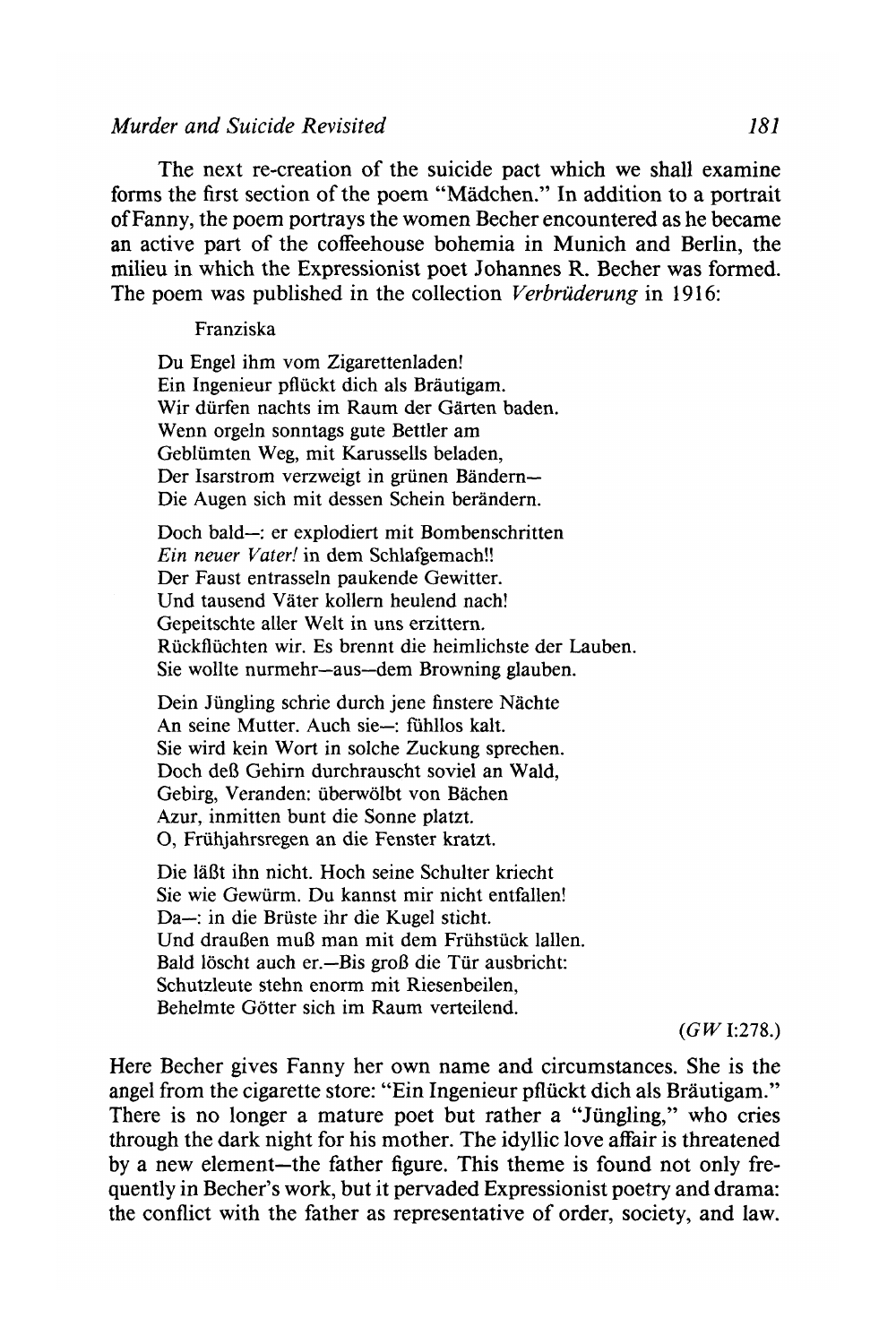Because Becher's own father was a public prosecutor and because his relationship with him had always been strained, this figure takes on special importance in Becher's work. The father bursts into the bedroom: "Der Faust entrasseln paukende Gewitter." The poet and Fanny, their love forbidden and denounced, feel like all those cast out and degraded by society: "Gepeitschte aller Welt in uns erzittern."

Fanny desires solace in the only refuge apparently left to her-death: "Sie wollte nurrnehr-aus-dem Browning glauben." It is clearly at her insistence that the deed is done: "Die läßt ihn nicht. Hoch seine Schulter kriecht / Sie wie Gewiirm. Du kannst mir nicht entfallen." But although the poet also "löscht," the door is broken down, and "Schutzleute stehn enorm mit Riesenbeilen, / Behelmte Gotter sich im Raum verteilend." The father figures—the protecting state—interfere and prevent the poet's escape.

There is nostalgia in this poem for the lost love of Fanny, and there is considerable bitterness against those who, in the name of society or the state, made that love impossible. There is a sense of "them vs. us" and an identification with those outside social acceptability, something which characterizes much of Becher's Expressionist poetry.

Another version of the suicide pact was written while Becher was at the head of the Bund Proletarisch-Revolutionarer Schriftsteller. As with most of Becher's poetry of this period, "Abschiednehmen" (1929) has a clearly didactic function. It begins with the declaration that the poet had not been born a communist, that his father had chosen an officer's career for him, and wonders if he, the poet, could even recognize the man he had been.

The incident with Fanny appears as one of a number of examples of a decadent, rebellious youth. She is a dancer and a prostitute, called Little Lunch. There is no description of the motivation for the deed, merely a matter-of-fact declaration:

Wir suchten den Ostersonntag uns aus. Ich erschoß sie und schoß dreimal auf mich.

Sie ist wie ein Fisch aus dem Bett hochgeschnellt, Little Lunch, Durchbiß sich die Zunge. Ich habe ihre Augen verglasen sehn.

Ich ließ sie bluten. Sie ließ mich schrein. Wir lieBen einander im Sterben allein.

 $(GW \, \text{III}:224)$ 

The poet spends a year convalescing and awaiting his own death. He finds no solace in repeated visits by a priest. He later goes to Berlin, where-as Becher had done-he hears of his younger brother's suicide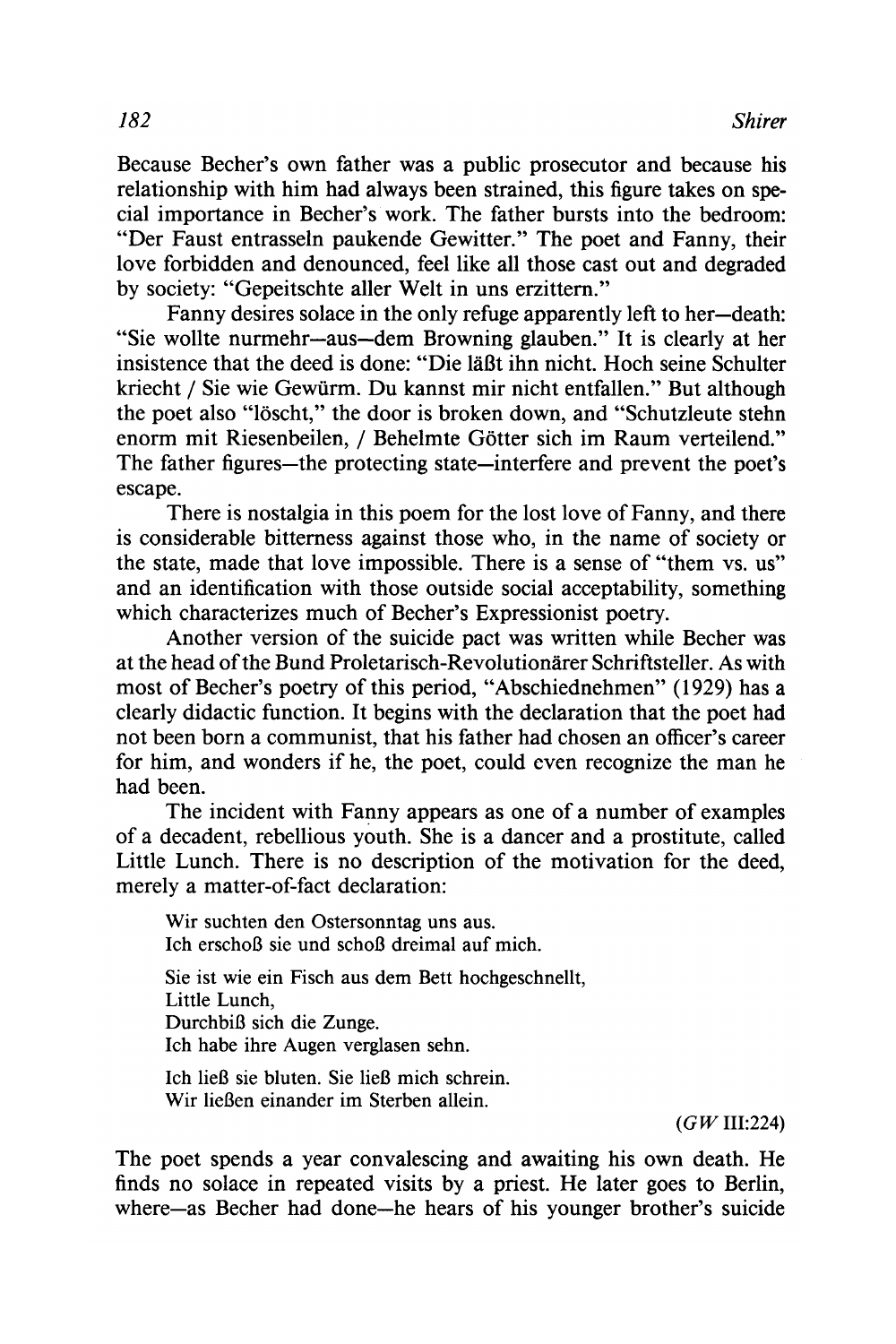and tries to kill himself again. He tries various experiences to engage his bored and cynical mind. One day he encounters a column of workers and is disquieted by the power that seems to flow from them. He tries to flee them, but is eventually caught up by them:

Ich floh vor dem Strom. Ich konnte ihm nicht entkommen. Der Eiserne Strom hat mich in seine Mitte aufgenommen. Er begann zu gliihen, fliissiges Feuer weit. Es verbrannte in ihm meine Vergangenheit.

 $(GW III:226)$ 

Caught up in the powerful stream of the proletariat, the poet sees his past-and his guilt-burned away. The feeling of solidarity and belonging provides an absolution the church could not give him.

The autobiographical novel Abschied, written in Soviet exile in the late 1930s, portrays a Becher-like protagonist Hans Gastl and an encounter with Fanny very similar to Becher's own. Hans Gastl, also a schoolboy when he meets Fanny, has long believed that things must change, for himself and for society: his personal catchword is Anderswerden. He is hostile to his father, the public prosecutor, and to the state represented by him, and yet sees himself drawn into the web of its influence and conventions. At the same time, he feels drawn by the stirring power of the proletariat, personified in a classmate Hartinger, but believes he cannot be a part of it. His suicide pact with Fanny represents the most concrete in a long series of suicidal fantasies. He yearns for death to resolve what he feels he cannot resolve in life. Fanny, engaged to her engineer for economic reasons, but still working as a prostitute for her pimp, also hopes for release in death. In the course of their initial meeting, they fantasize about death, and when they sleep together that night, Gastl dreams that she is pulling him over the edge of the GroBhesseloher Bridge in Munich.

Later they decide to die together. During the day before the appointed suicide, Gastl spins out a detailed fantasy of what will transpire. His vision corresponds well with what we know of the real event: Gastl sees himself shooting Fanny in the chest, turning the gun on himself, firing three times, losing consciousness, and awakening to see uniformed men burst into the room. In summarizing his fantasy, Gastl alludes to Becher's own recovery: "Das gemeinsame Sterben, bei dem ich am Leben geblieben war, weil ich danebenschoß, geschah den ganzen Tag über." In reality Gastl does not have the chance to join Fanny in death; her pimp murders her on the day before their planned rendezvous of death.

Hans Gastl learns from his unrealized plan that he needs to learn how to live: "Ich brauchte einen, der ein standhaftes Leben mich lehrte. Vor dem Sterben für Großes ein Leben für Großes mich lehrte." The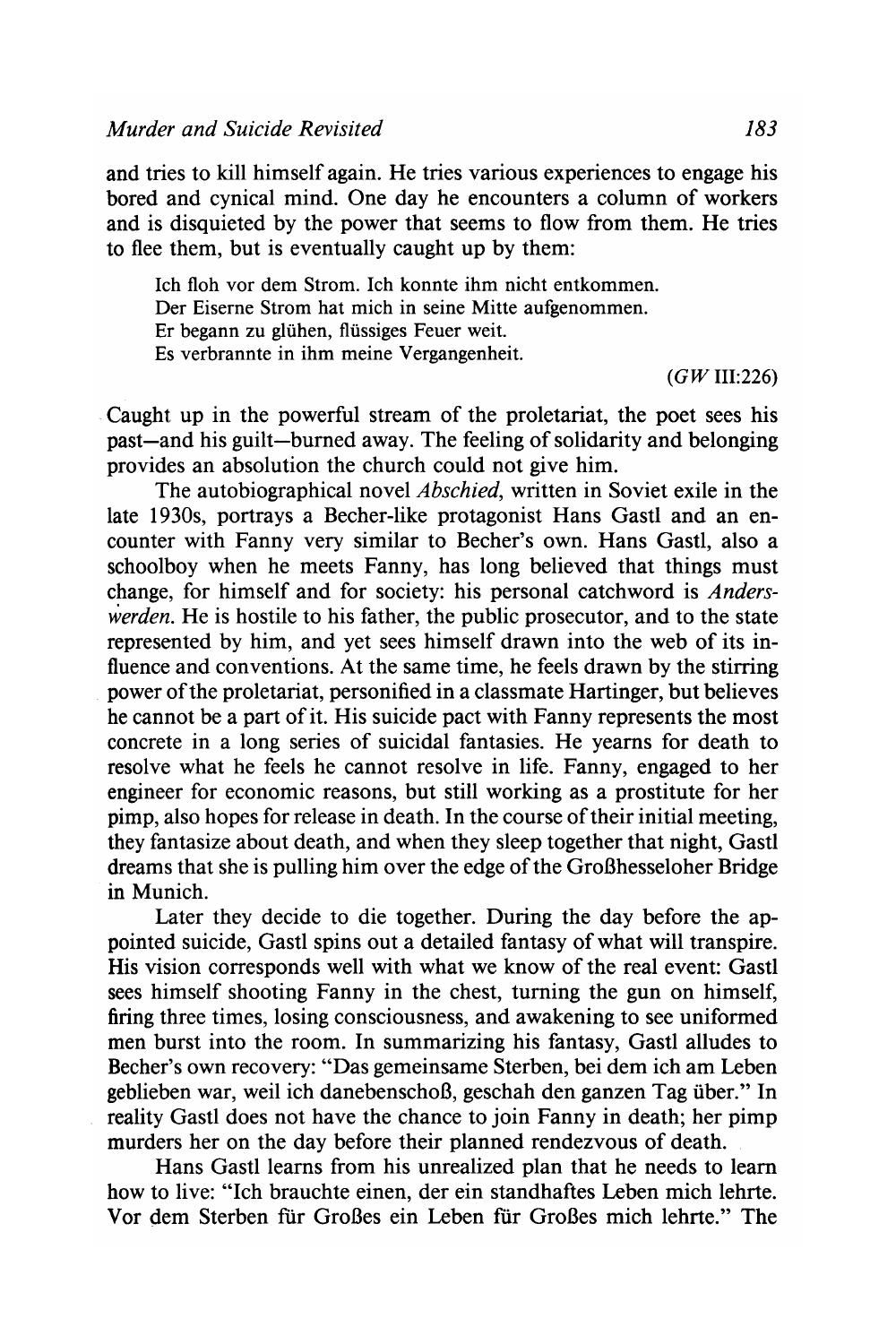suicide pact represents a significant step in Gastl's development toward the realization that the class-conscious proletariat and its representatives offer such a model for a life both different and better.

The traumatic events of Easter 1910 never passed out of Johannes R. Becher's consciousness and continued to intrude into his literary work throughout his career. As we have seen, however, the nature of that intrusion changed. In the earliest writings, Becher was obsessed with the guilt and anger associated with the all-too-recent tragedy. In the later references, one can observe the gradual objectification and generalization of the event, as Becher begins to associate his personal experiences with broader social phenomena. Thus, an examination of recurrent references to Johannes R. Becher's suicide pact with Fanny Fuss can serve to highlight and illustrate a number of significant stages of his literary and ideological development.

<sup>1</sup> Johannes R. Becher, Gesammelte Werke, 18 vols. (Berlin and Weimar: Aufbau Verlag, 1977), 1:38 (subsequently referred to as  $GW$ , followed by a Roman numeral for the volume and by the page number).

<sup>2</sup> An early GDR assessment of Becher's youthful work, for example, makes no mention at all of the suicide pact; cf. Gunter Hartung, "Bechers friihe Dichtungen und die literarische Tradition," Wissenschaftliche Zeitschrift der Friedrich-Schiller-Universität Jena 10, Gesellschafts- und Sprachwissenschaftliche Reihe 3 (1960/61): 393-401. Manfred Müller, "Weltuntergang und Jüngstes Gericht: Zur Motivik in der Lyrik Johannes R. Bechers 1911–1924," Weimarer Beiträge 25 (Special Issue No. 2, 1968):  $5-24$ , disposes of it in one clause of a brief parenthetical sentence. Bodo Uhse's biographical essay in Johannes R. Becher: Bildchronik seines Lebens (Berlin, 1963) 20, mentions the incident in a short paragraph which was excised in a subsequent reprinting; cf. Johannes R. Becher: Leben und Werk (Berlin, 1971) 8. Alfred Klein's afterword to the first volume of the Gesammelte Werke mentions the pact and suggests without elaborating that Becher's first two books, Die Gnade eines Frühlings and Erde, had been devoted to "die Deutung des Geschehenen"  $(GW1:577.)$  The most extensive discussion of the event in GDR literature-a few paragraphs and a brief inclusion of the suicide pact in the discussion of the early poems-is found in Horst Haase, Johannes R. Becher: Leben und Werk (Berlin, 1981) 16-19.

<sup>3</sup> Rolf Selbmann, "Ein mißlungener Selbstmord und die Literatur des Expressionismus: Johannes R. Becher als Schuler des Wilhelmsgymnasiums und sein autobiographischer Roman Abschied," Jahresbericht des Wilhelmsgymnasiums München (1984/85) 88-112. Much of the same material, reworked and expanded, appeared as Rolf Selbmann, "Selbstmord als Literatur; Zur geschichtlichen Einordnung des expressionistischen Dichterbewul3tseins bei Johannes R. Becher. Mit einem dokumentarischen Anhang," Jahrbuch der Deutschen Schiller-Gesellschaft 30 (1986): 511-532 (subsequently referred to as Selbmann, JbdDSG).

There are a number of other texts within Becher's work with clear references to Fanny's death. The poems in *Die Gnade eines Frühlings* (1912) ( $GW$  I: 15–38) and the volume De Profundis Domine (1913) (GW IX: 115-151) belong to the first period examined here. The 1913/14 poem "Toten-Messe" ( $GW$  I: 108-113) is one of Becher's early Expressionist poems. The 1937/38 poem "Zigaretten" (GW IV: 247) was written while Becher was working on *Abschied*. There are also several rather wistful references to Fanny in Becher's 1950 diary *Auf andere Art so große Hoffnung* (GW XII; see especially pp. 212 and 638.).

<sup>5</sup> Notable exceptions are two articles by August Obermayer: "Der im Monismus aufgehobene Dualismus: Zu Johannes R. Bechers Roman Erde," Sprachkunst 13 (1982):